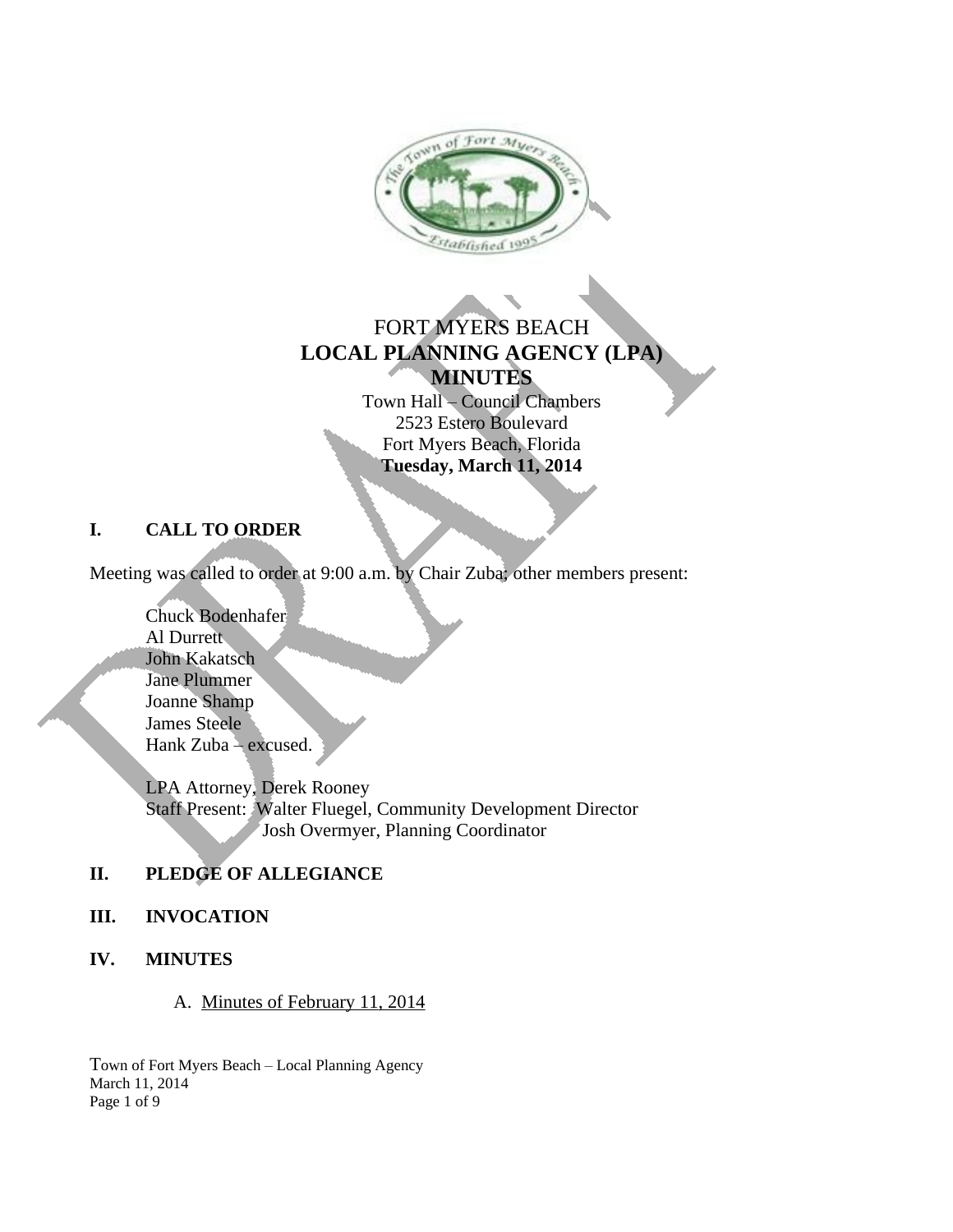Vice Chair Shamp reported the LPA had not received their meeting packet on time as outlined in their Policy & Procedure Manual and indicated she spoke with staff concerning the matter.

Discussion was held concerning whether or not the Members deemed they had sufficient time to adequately prepare for the meeting since their agenda packets were late.

LPA Attorney Rooney explained that if an LPA Member believed they did not have sufficient time to review the minutes or any other action on the Agenda the appropriate course of action may be to continue the item(s). He noted the Minutes could be continued to the next meeting.

Consensus approved placing the Approval of the Minutes for February 11, 2014 on the April meeting agenda.

#### **PUBLIC HEARING**

#### **A. CMP2013-00001 Seagrape Subdivision**

Vice Chair Shamp opened the Public Hearing at 9:06 a.m.

Planning Coordinator Overmyer noted the Public Hearing was duly noticed.

Vice Chair Shamp explained, in accordance with LDC Section 34-235(2)(a)(1), the LPA would request a continuation on the basis of two issues. First, the applicant had failed to post signs on the subject property (see Page 3 of the application regarding signage; she questioned if the LDC complied with the application; and she suggested to the LPA they recommend to staff to either remove the wording concerning the signage from the application or place the necessary requirements in the LDC). Secondly, the Future Land Use Map (FLUM) amendments required submittal of mailing labels and it was her understanding that surrounding property owners were not notified of the Public Hearing.

LPA Attorney Rooney explained that the application the Town was using was a 'carryover' application from Lee County; that there were no specific posting or mailing requirement in the Town's Comprehensive Plan (Comp Plan) or Land Development Code (LDC). He noted a statutory requirement that a published notice be placed in the newspaper, which was done for the subject case. He questioned if the LPA wanted to adopt some type of formal notice or posting procedure for neighboring properties.

**MOTION:** Ms. Plummer moved to approve that any properties that were using this application be required to notice adjoining properties within 500'; second by Mr. Bodenhafer.

Discussion was held concerning the subject application.

**VOTE:** Motion approved; 6-0 (Chair Zuba was excused).

Town of Fort Myers Beach – Local Planning Agency March 11, 2014 Page 2 of 9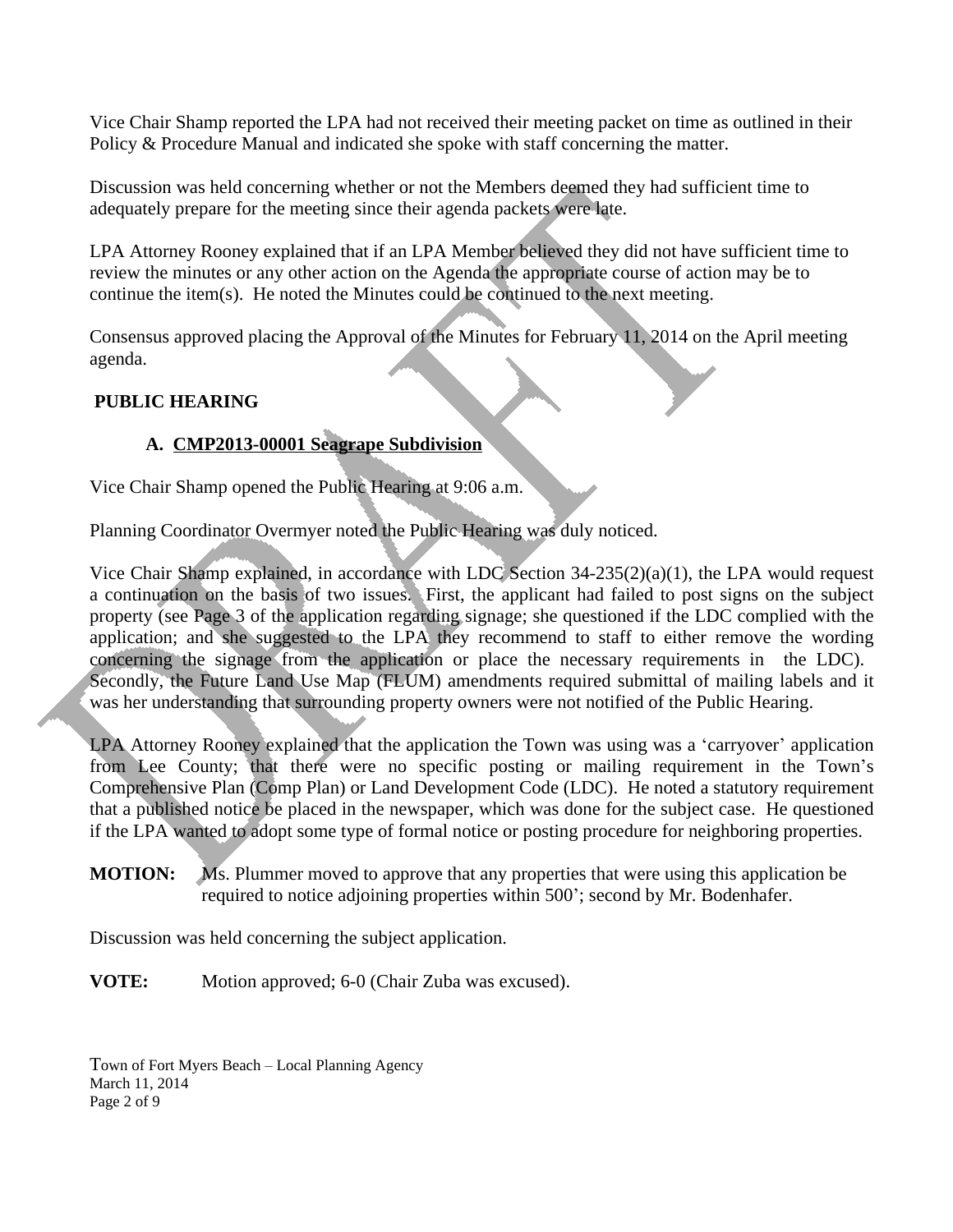Discussion continued regarding the timing of the LPA packets and the right of the LPA to request a continuance of a Public Hearing.

**MOTION:** Mr. Bodenhafer moved to continue CMP2013-00001, Seagrape Subdivision, until next month; second by Ms. Plummer.

Vice Chair Shamp noted that Chair Zuba and she had already requested an excused absence from the April LPA Meeting and there were other extenuating circumstances the LPA might want to consider when deciding on the continuance. She suggested continuing the matter to a date certain of May 13, 2014 when there would be a full membership of the LPA.

**AMENDMENT:** Motion maker amended the motion to continue CMP2013-00001, Seagrape Subdivision, until May 13, 2014; second agreed.

Planning Coordinator Overmyer questioned if the applicant agreed with the proposed date.

Vice Chair Shamp stated that the LPA fully recognized that the application began in February 2013.

Attorney Matthew Uhle, representing the applicant, explained that the applicant is required to return to Canada for 6 months a year to maintain his Canadian citizenship. Attorney Uhle also said he would be out of the country during the May 13 LPA meeting, and requested the hearing be continued to April.

LPA Attorney Rooney reported the Town would bear the cost of a continuance; and explained that the LPA should ask the Applicant if he wanted the continuance to April or a special meeting.

Vice Chair Shamp explained that the LPA would not be prepared for CMP2013-00001 before the May meeting and was willing to be flexible with the applicant.

Ms. Plummer questioned if Public Comment should be opened at this time.

LPA Attorney Rooney recommended against opening Public Comment in case additional information was available later during the applicant's presentation.

Vice Chair Shamp announced the Public could submit written comment and that they could designate someone to read the statement at the Public Hearing.

Discussion was held concerning a date certain for the continuance.

Attorney Uhle requested explained that his client would be required to fly back from Canada for the June hearing, but accepted June 10, 2014 for the continuance.

Discussion continued regarding a date certain for the continuance.

Town of Fort Myers Beach – Local Planning Agency March 11, 2014 Page 3 of 9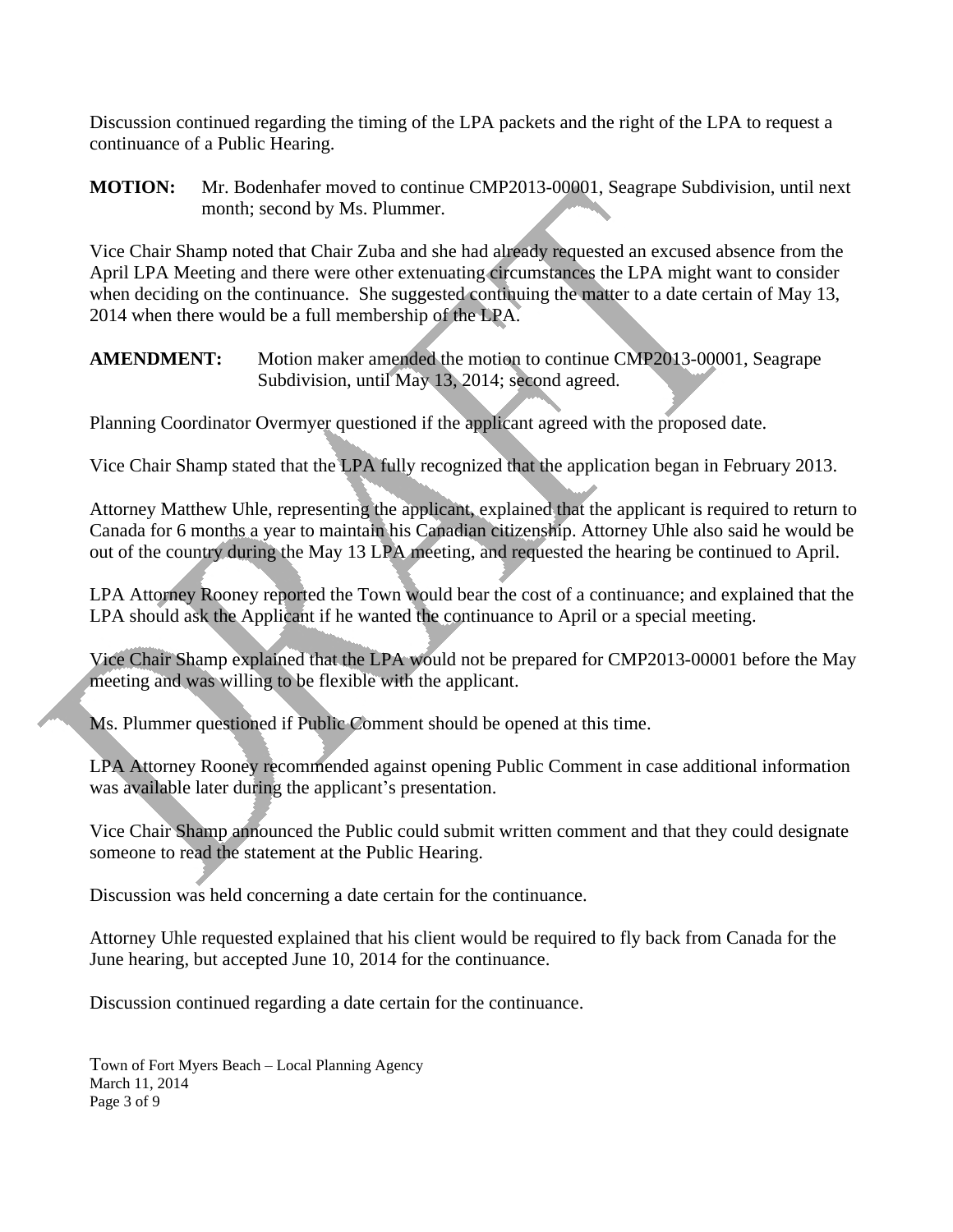Mr. Durrett recommended the continuance be a date certain of June 10, 2014.

**AMENDMENT:** Motion maker amended the motion to continue CMP2013-00001, Seagrape Subdivision, until June 10, 2014 at 9:00 a.m.; second agreed.

**VOTE:** Motion approved; 6-0 (Chair Zuba was excused).

Vice Chair Shamp closed the Public Hearing at 9:22 a.m.

Mr. Plummer questioned the notification of adjoining property owners to the subject property.

LPA Attorney Rooney reported it was his understanding that the LPA direction was a recommendation to the Town Council that they either change the land development codes to make a notice provision of 500' to neighboring property owners and posting for small-scale amendments; and alternatively, if the Town Council did not add that condition then it would be removed from the application.

Discussion ensued concerning posting the subject property by staff; availability of signage from the Town; whether or not staff had posted properties in the past; and the subject application and the use mailing labels.

Vice Chair Shamp stated it was the intent of the LPA that the public was noticed.

Discussion ensued regarding past small-scale amendments and public notice.

Planning Coordinator Overmyer reported that there was sufficient time before the June meeting that staff would prepare and mail notice to the adjoining property owners within 500' of the subject property.

#### **B. DCI2013-0002 Matanzas Inn CPD Amendment**

Vice Chair Shamp opened the Public Hearing at 9:27 a.m.

Planning Coordinator Overmyer noted the Public Hearing was duly noticed.

Discussion was held concerning whether or not the Members deemed they had sufficient time to adequately prepare for the Public Hearing since their agenda packets were late.

LPA Attorney Rooney swore in the witnesses.

**MOTION:** Mr. Kakatsch moved to continue DCI2013-00002, Matanzas Inn CPD Amendment, until a date certain of June 10, 2014 at 9:00 a.m.

Gerald Murphy, planning consultant from Murphy Planning, representing the applicant, requested a date certain of May 13, 2014.

Town of Fort Myers Beach – Local Planning Agency March 11, 2014 Page 4 of 9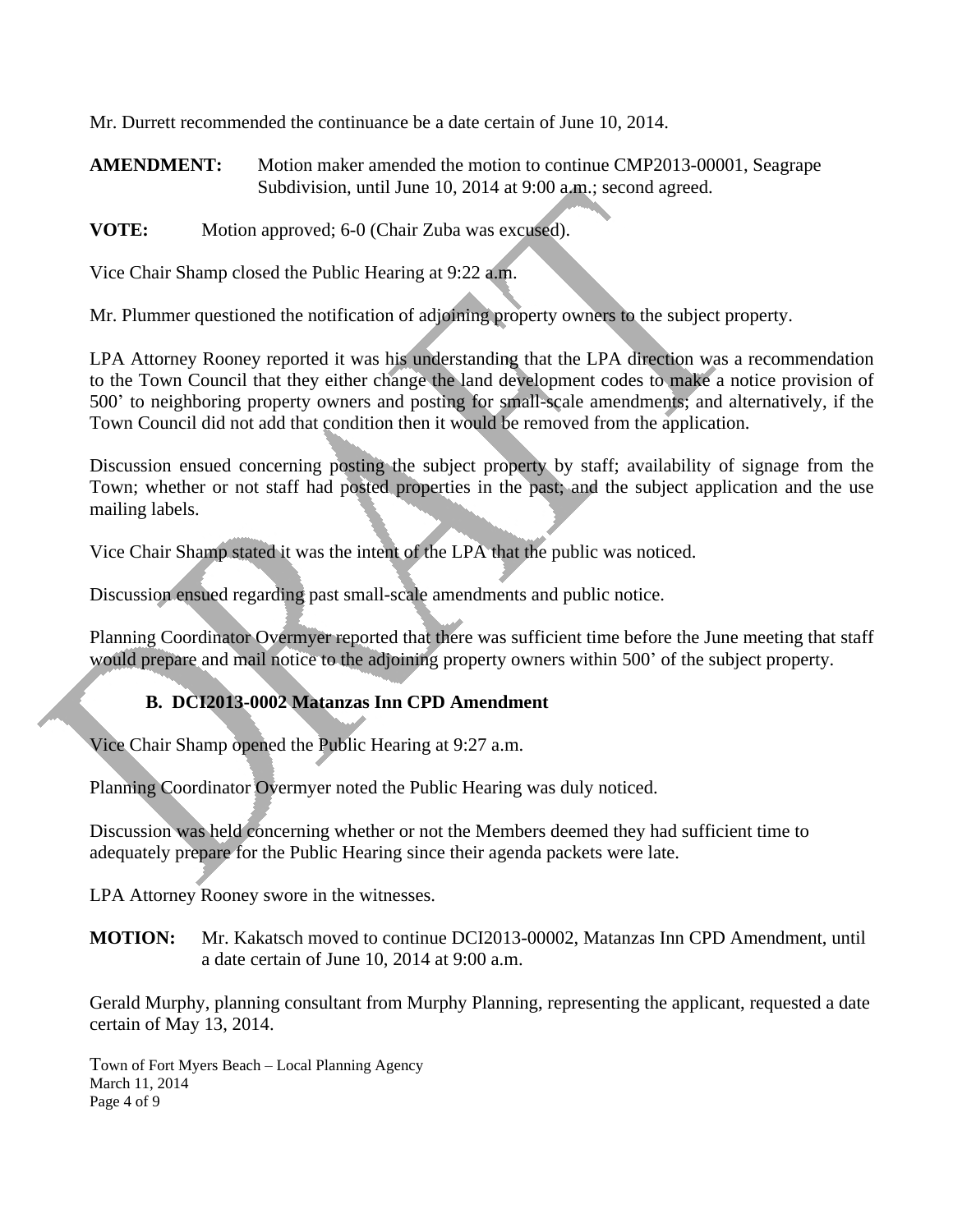**AMENDMENT:** Motion maker amended the motion to a date certain of May 13, 2014; second by Ms. Plummer.

Vice Chair Shamp noted there would not be a full membership of the LPA at the May meeting.

**AMENDMENT:** Motion maker amended the motion to a date certain of June 10, 2014; second agreed.

**VOTE:** Motion approved; 6-0 (Chair Zuba was excused).

Vice Chair Shamp announced the Public could submit written comment and that they could designate someone to read the statement at the Public Hearing.

Public Hearing closed at 9:31 a.m.

# **C. Ordinance 14-XX – Outdoor Display**

Vice Chair Shamp opened the Public Hearing at 9:32 a.m.

Planning Coordinator Overmyer noted the Public Hearing was duly noticed.

Discussion was held concerning whether or not the Members deemed they had sufficient time to adequately prepare for the Public Hearing since their agenda packets were late.

**MOTION:** Ms. Plummer moved to continue Ordinance 14-XX – Outdoor Display, until a date certain of June 10, 2014 at 9:00 a.m.; second by Mr. Durrett.

LPA Attorney Rooney asked if the LPA would have a quorum in April and May; and if not, suggested the meeting(s) should be cancelled now.

Discussion was held.

Community Development Director Fluegel reported staff was prepared to bring forth a setback variance for 30 Gulf Beach Road in April. He added that the LPA was required to have a minimum of eight meetings per year per the code.

**VOTE:** Motion approved; 6-0 (Chair Zuba was excused).

Public Hearing closed at 9:37 a.m.

i. Workshop Discussion of FEMA 50% Rule

Town of Fort Myers Beach – Local Planning Agency March 11, 2014 Page 5 of 9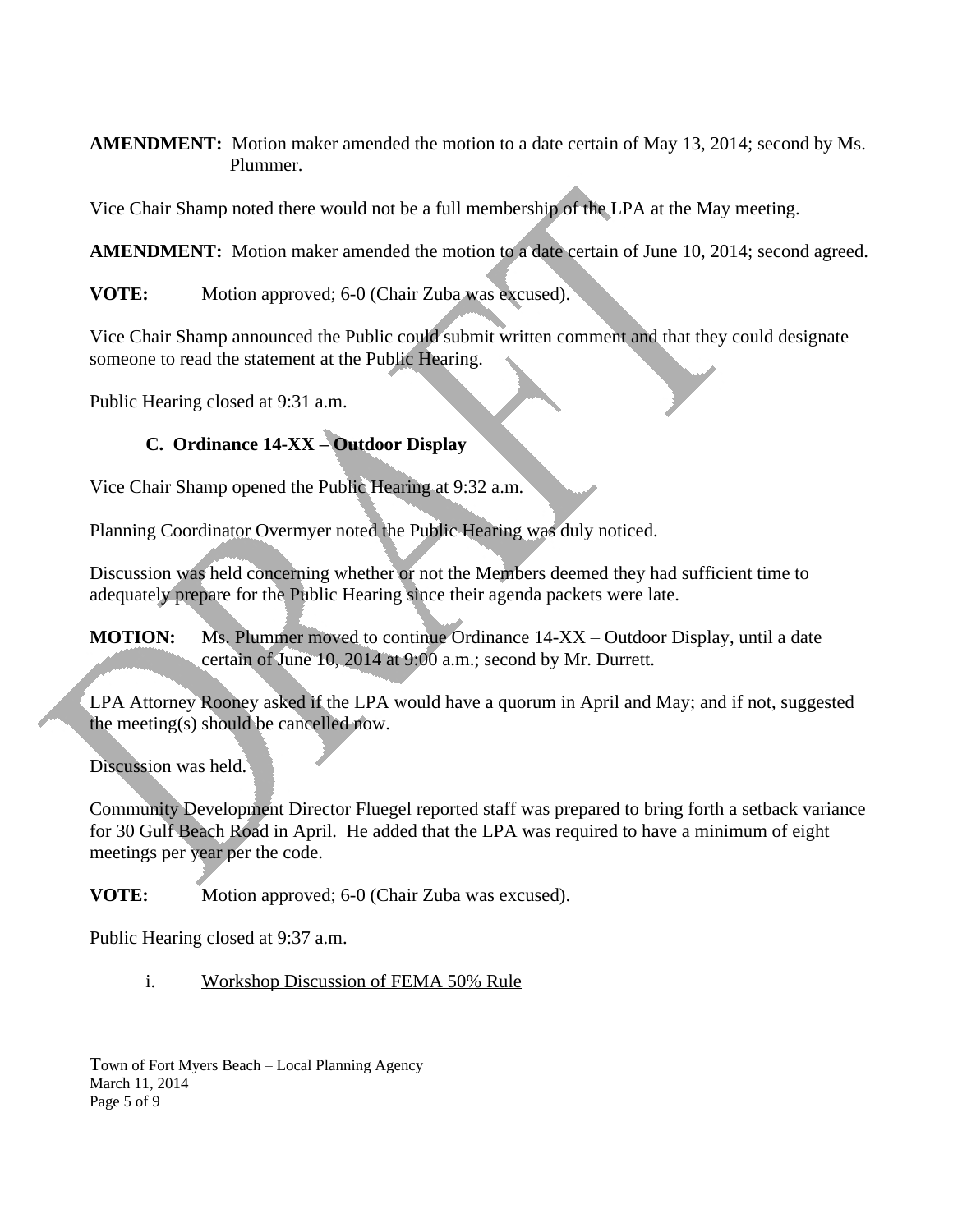Discussion was held concerning whether or not the Members deemed they had sufficient time to adequately prepare for the discussion since their agenda packets were late; and regarding a date certain to continue the discussion of the FEMA 50% Rule.

Consensus approved continuing the discussion of the FEMA 50% Rule to a date when the members were available for a workshop.

Planning Coordinator Overmyer requested each LPA member email him their calendar through the June meeting so he might coordinate a workshop for discussion of the FEMA 50% Rule.

ii. Discussion/Adoption of LPA Special Meeting Recommendations

Vice Chair Shamp reported she had composed the letter to the Interim Town Manager and staff outlining the recommendations from the Special Meeting, and indicated the LPA would continue the discussion/adoption of the LPA Special Meeting Recommendations to a future meeting.

Planning Coordinator Overmyer reported he just received the draft minutes of the Special Meeting.

Vice Chair Shamp requested Planning Coordinator Overmyer forward the draft minutes to the LPA; and they could compare the minutes against her draft letter.

- **MOTION:** Mr. Kakatsch moved to adjourn as the LPA and reconvene as the Historic Preservation Board; second by Mr. Steele.
- **VOTE:** Motion approved; 6-0 (Chair Zuba was excused).

## **Adjourn as LPA at 9:40 a.m. and Reconvened as Historic Preservation Board**

Planning Coordinator Overmyer reported the Chapter 22 amendment would be introduced at the Council Meeting on May 5, 2014 with a tentative adoption date of May 19, 2014.

**MOTION:** Mr. Kakatsch moved to adjourn as the HPA and reconvene as the LPA; second by Ms. Plummer.

**VOTE:** Motion approved; 6-0 (Chair Zuba was excused).

## **Adjourn as Historic Preservation Board at 9:43 a.m. and Reconvened as the LPA**

## **V. LPA MEMBER ITEMS AND REPORTS**

Ms. Plummer – reminded everyone to vote today.

Town of Fort Myers Beach – Local Planning Agency March 11, 2014 Page 6 of 9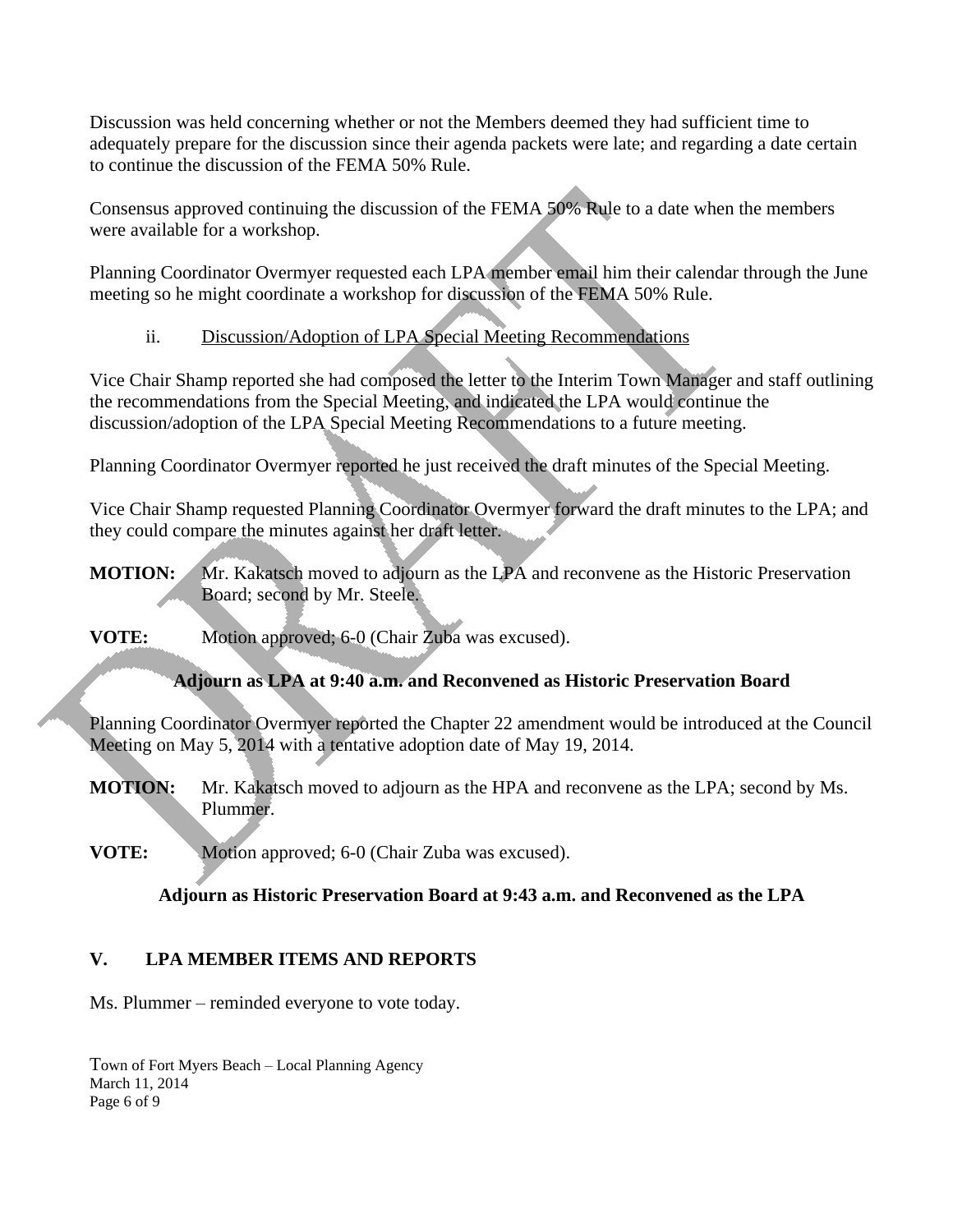Mr. Bodenhafer – no items or reports.

Mr. Kakatsch – urged staff and Town Council to avoid a lawsuit in the future on the "Palermo situation".

Mr. Steele – described his displeasure with the inability to hear the scheduled Public Hearings today due to not receiving the meeting information on time.

Vice Chair Shamp – described her displeasure with the inability to hear the scheduled Public Hearings today due to not receiving the meeting information on time.

Mr. Durrett – described his displeasure with the inability to hear the scheduled Public Hearings today due to not receiving the meeting information on time.

Chair Zuba – was excused.

#### **VI. LPA ATTORNEY ITEMS**

LPA Attorney Rooney – reported he conferred with Community Development Director Fluegel regarding the posting notice and was made aware the Town did not post property for variances, special exceptions, and rezonings; therefore, the Town did not have the signs. He questioned if the LPA wanted to remove the posting requirements and not the mailing requirements or, alternatively, would the LPA recommend posting all properties that come in for land use changes.

Discussion ensued concerning posting properties; past practices; utilizing Lee County staff; Town code; public notice and posting properties; and public notice by mailing.

**MOTION:** Mr. Bodenhafer moved to recommend to Council to include posting and mailing up to 500' for small-scale, rezoning, special exception, and variance; second by Ms. Plummer.

**VOTE:** Motion approved; 6-0 (Chair Zuba was excused).

LPA Attorney Rooney – reported, at the request of Council, he would arrange for speaker to offer a presentation about the Sunshine Law, comprehensive planning, the quasi-judicial process, proper considerations for testimony, and public input. He indicated he was hoping to include Bonita Springs and Lee County at the presentation. He asked if the LPA was interested in attending the presentation.

Vice Chair Shamp responded in the affirmative.

Community Development Director Fluegel announced the local APA Chapter was offering a land use forum on May 16<sup>th</sup> at Palmetto Pines Country Club in Cape Coral.

Town of Fort Myers Beach – Local Planning Agency March 11, 2014 Page 7 of 9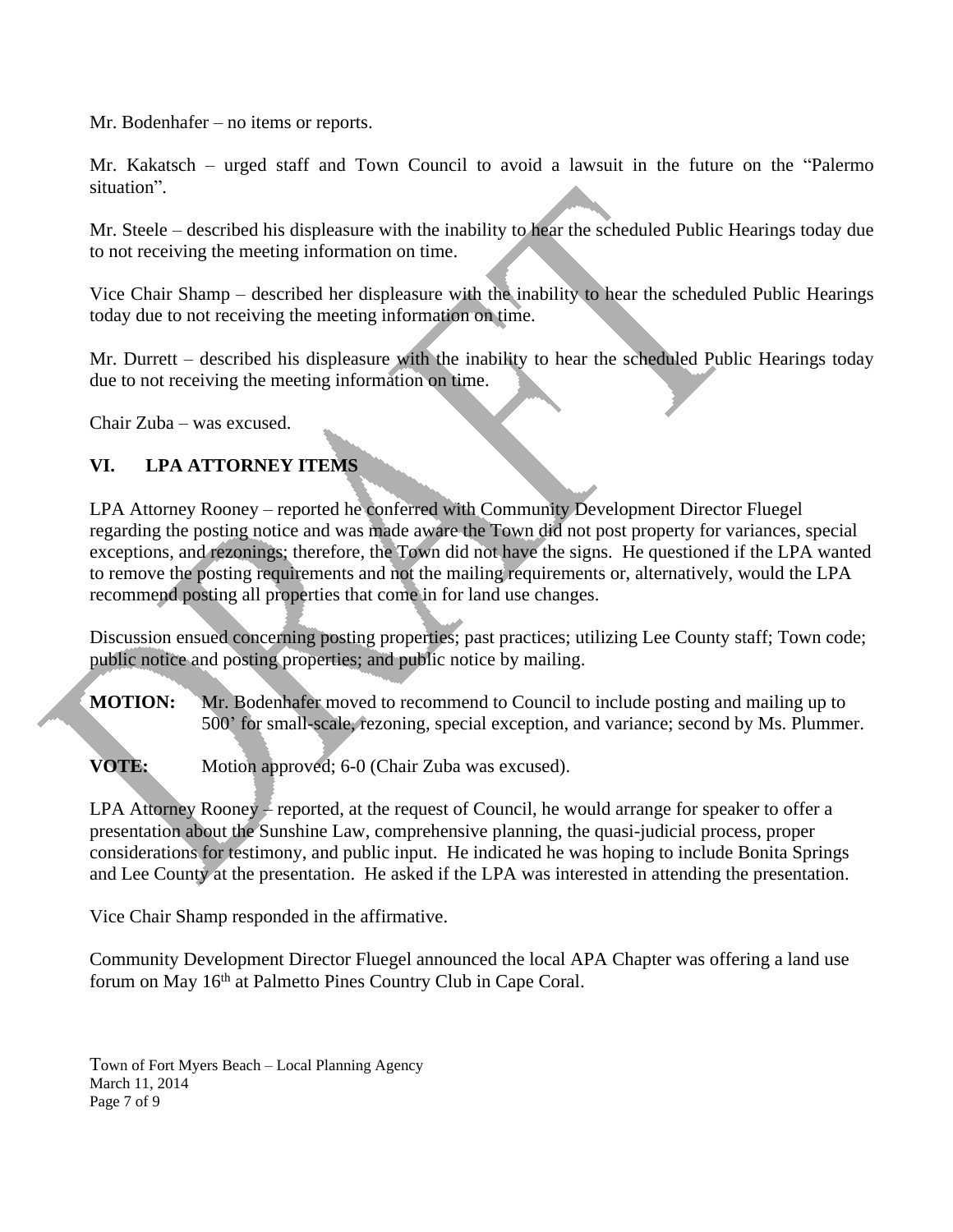Vice Chair Shamp requested the informational presentation described by the LPA Attorney be recorded and DVD copies be available to future LPA members.

Town Attorney Rooney asked if the LPA had topics they would like to see addressed at the presentation to forward them to him.

Vice Chair Shamp requested TDRs should be included in the informational presentation.

## **VII. COMMUNITY DEVELOPMENT DIRECTOR ITEMS**

Community Development Director Fluegel – no items or reports.

Planning Coordinator Overmyer requested the LPA keep their packet information until the June meeting.

Vice Chair Shamp requested staff clearly indicates [in the information they were holding onto from today's continued cases] when there were "no changes" in their information prior to the June meeting.

## **VIII. LPA ACTION ITEM LIST REVIEW**

No discussion.

# **IX. ITEMS FOR NEXT MONTH'S AGENDA**

Discussion was held regarding whether or not there would be a quorum for the April and/or May meetings.

Mr. Kakatsch noted the need for the discussion by the LPA regarding obstructions in the rights-of-way.

LPA Attorney Rooney reviewed Council's action at their last meeting concerning obstructions in the rights-of-way.

**MOTION:** Mr. Durrett moved to cancel the April LPA Meeting; second by Mr. Bodenhafer.

Discussion continued regarding whether or not to cancel the April LPA Meeting.

Consensus agreed not to cancel the April LPA Meeting.

LPA Attorney Rooney questioned if the LPA was amenable to changing the quorum requirements to five members.

Vice Chair Shamp indicated the LPA was comfortable with looking at that issue.

Town of Fort Myers Beach – Local Planning Agency March 11, 2014 Page 8 of 9